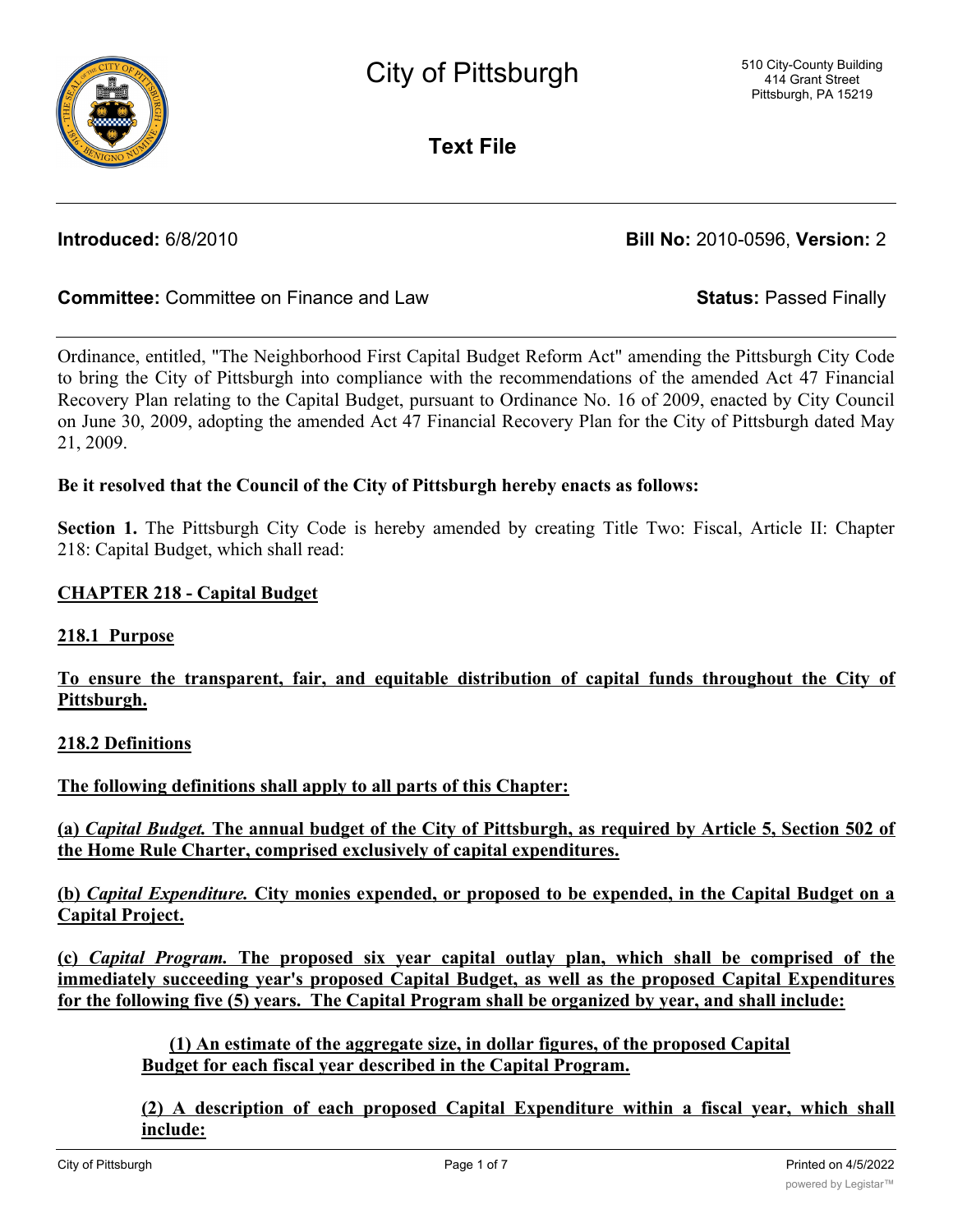**(A) A description of the geographic location of each proposed Capital Expenditure, including neighborhood census tract, and census block group. If the Capital Expenditure is for a general city-wide project, the Capital Program shall list anticipated locations, but note that the list may not be exhaustive.**

**(B) A description of the Capital Project related to each Capital Expenditure.**

**(C) An estimated timeline for completion of the Capital Project related to each Capital Expenditure.**

**(D) An estimated total budget for the Capital Project related to each Capital Expenditure.**

**(E) All funding sources for the Capital Project related to each Capital Expenditure, including funding allocated from other year's Capital Budgets or proposed to be allocated from the Capital Program.**

**(F) Any potential impact the Capital Project related to each Capital Expenditure may have on the City's operating budget.**

**(G) The estimated useful life of the Capital Project related to each Capital Expenditure.**

**(H) For Capital Expenditures related to the general maintenance of infrastructure, the total projected funds required to improve or rehabilitate the infrastructure type city-wide to an acceptable state of function of repair.**

**(I) An indication of the departmental or agency priority for each Capital Project related to a Capital Expenditure. A uniform system for indicating priority shall be designed by the Mayor and implemented across all departments.**

**(J) Any public safety or public health considerations or impacts for the Capital Project related to each Capital Expenditure.**

**(K) A report that details the distribution of funds in the Capital Program between CDBG eligible census tracts and activities and non-CDBG eligible census tracts and activities.**

**(L) A report that details the distribution of funds in the Capital Program between Council Districts.**

**(d)** *Capital Program Facilitation Committee, the CPFC.* **A committee that shall act in an advisory capacity** to the Mayor and City Council to ensure that the Capital Budget is carried out and that all pre**encumbered capital funds are expended.**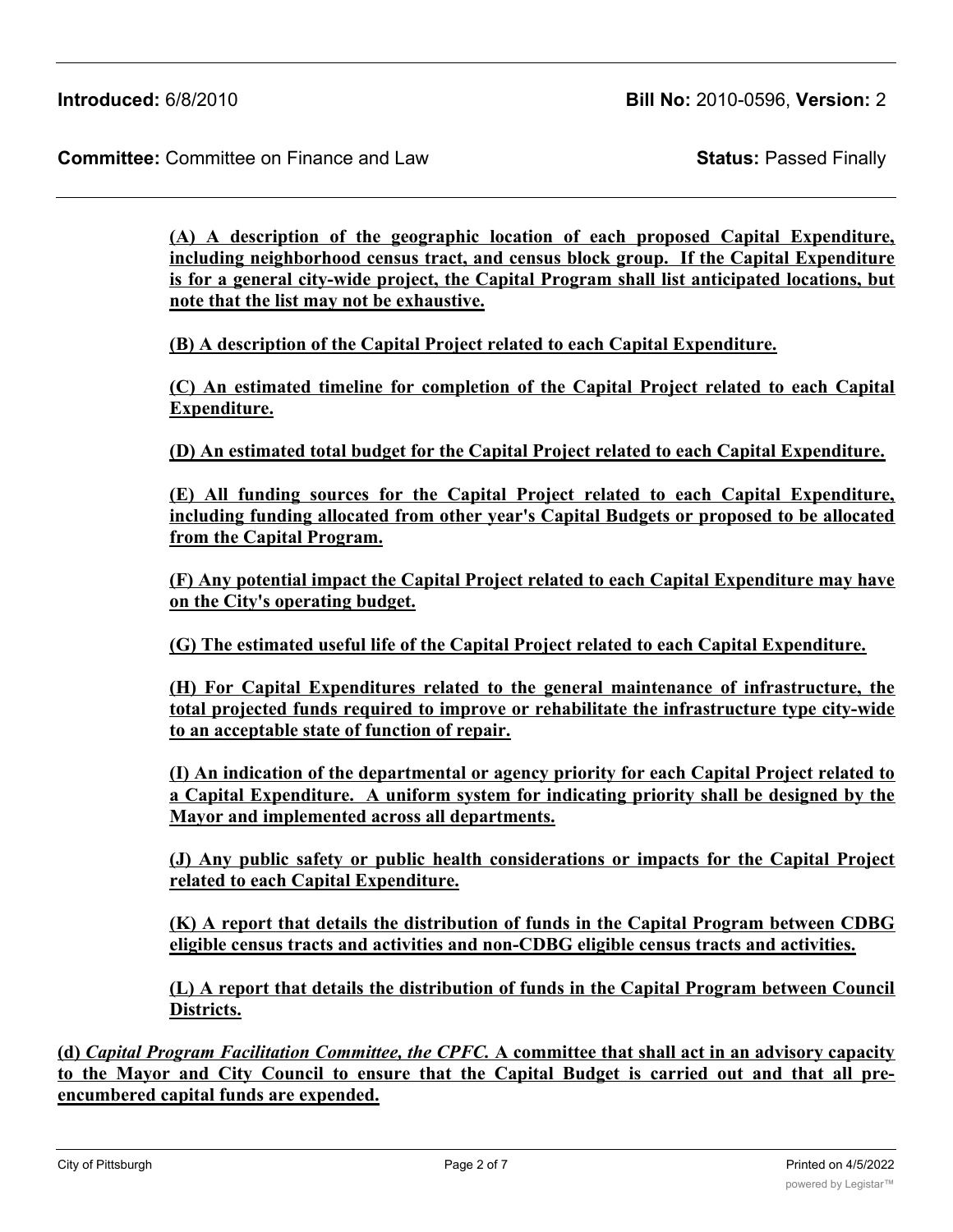**Introduced:** 6/8/2010 **Bill No:** 2010-0596, **Version:** 2

**Committee:** Committee on Finance and Law **Status:** Passed Finally

**(1) Each department head/bureau chief shall report on the status of departmental capital expenditures, total and anticipated spending for each funding source, and information detailing significant variances between planned and current project milestones. The report shall be in writing and shall detail any impacts on current and six year capital outlays.**

**(2) The community representation on the Committee may update the Committee on progress on community development and economic development projects and ongoing community needs.**

**(3) The City Clerk, or his/her designee, shall keep the minutes and the records of this Committee. All departmental reports shall be transmitted to the Clerk no later than 3 days prior to the scheduled meetings.**

**(4) The City shall, in conjunction with the CPFC, produce and make public quarterly financial reports on the status of the Capital Program that shall include the following:**

**(A) An overall report of the Capital Program;**

**(B) The total amount of spending anticipated for each of the funding sources;**

**(C) A detailed explanation of any variances between planned and actual expenditures;**

**(D) The status of each project with descriptions of actual and projected expenditures compared to the budgeted expenditures;**

**(E) Project milestones for each project and any variance between the planned schedule(s) and the actual schedule(s).**

**(5) Compensation. Members of the CPFC shall serve without compensation.**

**(6) Terms and Filling of Vacancies. With the exception of the five seats appointed by the Mayor and Council, each member of the Committee shall serve for the duration of their tenure as head of major administrative unit, Bureau chief, term of elective office or Chairmanship.**

**(7) Membership. The membership of the CPFC shall consist of the following:**

**(A) Director of Finance, or his/her representative;**

**(B) Director of Operations, or his/her representative;**

**(C) Director of Public Works, or his/her representative;**

**(D) Director of Parks and Recreation, or his/her representative;**

**(E) Director of City Planning, or his/her representative;**

**(F) Chief of Police, or his/her representative;**

**(G) Chief of Fire, or his/her representative;**

**(H) Chief of EMS, or his/her representative;**

**(I) Chief of Building Inspection, or his/her representative;**

**(J) Executive Director of the Urban Redevelopment Authority, or his/her representative;**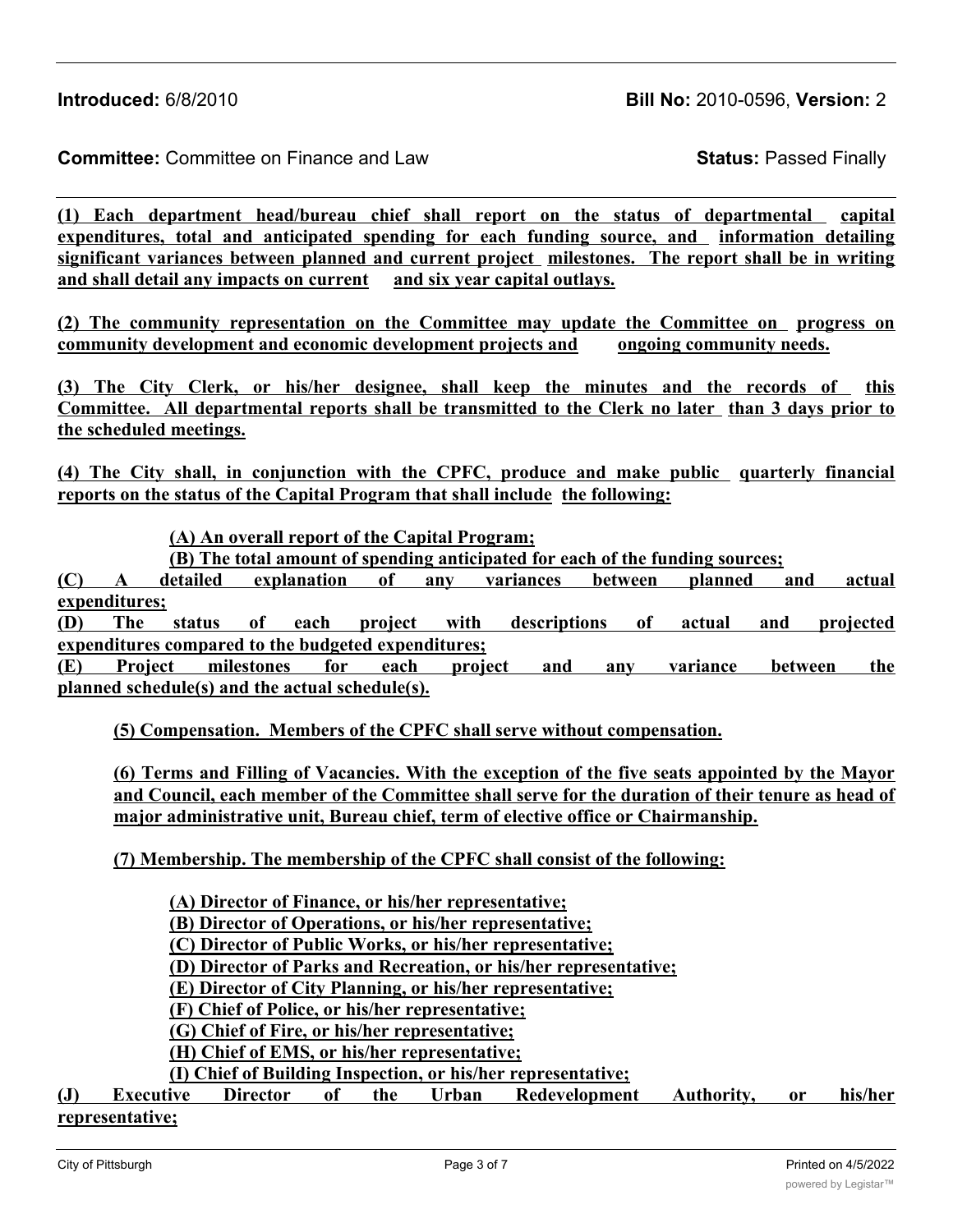**Introduced:** 6/8/2010 **Bill No:** 2010-0596, **Version:** 2

**Committee:** Committee on Finance and Law **Status:** Passed Finally

|                                                                                                                                                          | $(K)$ Two        |                                                                                                                                                                            |  |  |  |  | (2) Members of City Council, appointed                                                                                                                        |  |  | by the President | of | <b>City</b> |
|----------------------------------------------------------------------------------------------------------------------------------------------------------|------------------|----------------------------------------------------------------------------------------------------------------------------------------------------------------------------|--|--|--|--|---------------------------------------------------------------------------------------------------------------------------------------------------------------|--|--|------------------|----|-------------|
| Council;                                                                                                                                                 |                  |                                                                                                                                                                            |  |  |  |  |                                                                                                                                                               |  |  |                  |    |             |
|                                                                                                                                                          |                  | (L) The Budget Director of City Council, or his/her representative;                                                                                                        |  |  |  |  |                                                                                                                                                               |  |  |                  |    |             |
|                                                                                                                                                          |                  | (M) City Controller, or his/her representative;                                                                                                                            |  |  |  |  |                                                                                                                                                               |  |  |                  |    |             |
|                                                                                                                                                          |                  | (N) Five (5) Community Representatives, Two (2) nominated by the Mayor, and three (3)                                                                                      |  |  |  |  |                                                                                                                                                               |  |  |                  |    |             |
|                                                                                                                                                          |                  | nominated by the Mayor from a list of nine (9) recommended individuals provided by City                                                                                    |  |  |  |  |                                                                                                                                                               |  |  |                  |    |             |
|                                                                                                                                                          |                  | Council.                                                                                                                                                                   |  |  |  |  |                                                                                                                                                               |  |  |                  |    |             |
|                                                                                                                                                          |                  | (i) Residents appointed by the Mayor and Council shall be residents of the City of<br>Pittsburgh at the time of their appointment, shall remain residents for the duration |  |  |  |  |                                                                                                                                                               |  |  |                  |    |             |
|                                                                                                                                                          |                  |                                                                                                                                                                            |  |  |  |  |                                                                                                                                                               |  |  |                  |    |             |
|                                                                                                                                                          |                  | of their term on the board, and shall have a minimum of six (6) years of                                                                                                   |  |  |  |  |                                                                                                                                                               |  |  |                  |    |             |
|                                                                                                                                                          |                  | demonstrated service in the City in one of the following areas:                                                                                                            |  |  |  |  |                                                                                                                                                               |  |  |                  |    |             |
|                                                                                                                                                          |                  |                                                                                                                                                                            |  |  |  |  |                                                                                                                                                               |  |  |                  |    |             |
|                                                                                                                                                          |                  | 1. Community and economic development                                                                                                                                      |  |  |  |  |                                                                                                                                                               |  |  |                  |    |             |
|                                                                                                                                                          |                  | 2. Community and human services                                                                                                                                            |  |  |  |  |                                                                                                                                                               |  |  |                  |    |             |
|                                                                                                                                                          |                  | 3. Affordable housing and/or fair housing                                                                                                                                  |  |  |  |  |                                                                                                                                                               |  |  |                  |    |             |
|                                                                                                                                                          |                  | 4. Employment, labor and/or job creation                                                                                                                                   |  |  |  |  |                                                                                                                                                               |  |  |                  |    |             |
|                                                                                                                                                          |                  | 5. Environmental advocacy and/or environmental protection                                                                                                                  |  |  |  |  |                                                                                                                                                               |  |  |                  |    |             |
|                                                                                                                                                          |                  | (ii) City Council shall forward a list of nine (9) recommended nominees to the mayor                                                                                       |  |  |  |  |                                                                                                                                                               |  |  |                  |    |             |
|                                                                                                                                                          |                  | via resolution.                                                                                                                                                            |  |  |  |  |                                                                                                                                                               |  |  |                  |    |             |
|                                                                                                                                                          |                  |                                                                                                                                                                            |  |  |  |  |                                                                                                                                                               |  |  |                  |    |             |
|                                                                                                                                                          |                  |                                                                                                                                                                            |  |  |  |  | (iii) Community Representatives shall serve for three year terms. Upon the original                                                                           |  |  |                  |    |             |
|                                                                                                                                                          |                  |                                                                                                                                                                            |  |  |  |  | incorporation of the board, two (2) community representatives (one nominated by<br>the Mayor, the other nominated by the Mayor from the City Council          |  |  |                  |    |             |
|                                                                                                                                                          |                  |                                                                                                                                                                            |  |  |  |  |                                                                                                                                                               |  |  |                  |    |             |
|                                                                                                                                                          |                  |                                                                                                                                                                            |  |  |  |  | recommendation) shall serve for one (1) year, two (2) community representative<br>(one nominated by the Mayor, the other nominated by the Mayor from the City |  |  |                  |    |             |
|                                                                                                                                                          |                  |                                                                                                                                                                            |  |  |  |  | Council recommendation) shall serve for two (2) years, and one (1) community                                                                                  |  |  |                  |    |             |
|                                                                                                                                                          |                  |                                                                                                                                                                            |  |  |  |  |                                                                                                                                                               |  |  |                  |    |             |
| representative shall serve for a full three (3) year term.<br>(iv) A vacancy shall have occurred upon the expiration of a term, ineligibility due to the |                  |                                                                                                                                                                            |  |  |  |  |                                                                                                                                                               |  |  |                  |    |             |
|                                                                                                                                                          |                  |                                                                                                                                                                            |  |  |  |  |                                                                                                                                                               |  |  |                  |    |             |
|                                                                                                                                                          |                  |                                                                                                                                                                            |  |  |  |  | failure to meet the residency requirement, a formally written resignation                                                                                     |  |  |                  |    |             |
|                                                                                                                                                          |                  |                                                                                                                                                                            |  |  |  |  | communicated concurrently to the Mayor and the City Council, or a vacancy from                                                                                |  |  |                  |    |             |
|                                                                                                                                                          |                  |                                                                                                                                                                            |  |  |  |  | death. Upon a vacancy, the Mayor shall submit written communication to City                                                                                   |  |  |                  |    |             |
|                                                                                                                                                          |                  |                                                                                                                                                                            |  |  |  |  | Council informing them of the vacancy or vacancies and requesting a new                                                                                       |  |  |                  |    |             |
|                                                                                                                                                          |                  |                                                                                                                                                                            |  |  |  |  | recommendation of appointees upon which any and all new nominees must be                                                                                      |  |  |                  |    |             |
|                                                                                                                                                          |                  |                                                                                                                                                                            |  |  |  |  | based. If a vacancy exists for more than sixty (60) days without written notice from                                                                          |  |  |                  |    |             |
|                                                                                                                                                          |                  | the Mayor, Council may forward a list of recommended nominees totaling one (1)<br>nominee for each vacancy.                                                                |  |  |  |  |                                                                                                                                                               |  |  |                  |    |             |
|                                                                                                                                                          |                  |                                                                                                                                                                            |  |  |  |  |                                                                                                                                                               |  |  |                  |    |             |
| (v) The Mayor and Council shall work to fill all vacancies upon their occurrence and in                                                                  |                  |                                                                                                                                                                            |  |  |  |  |                                                                                                                                                               |  |  |                  |    |             |
|                                                                                                                                                          | a timely manner. |                                                                                                                                                                            |  |  |  |  |                                                                                                                                                               |  |  |                  |    |             |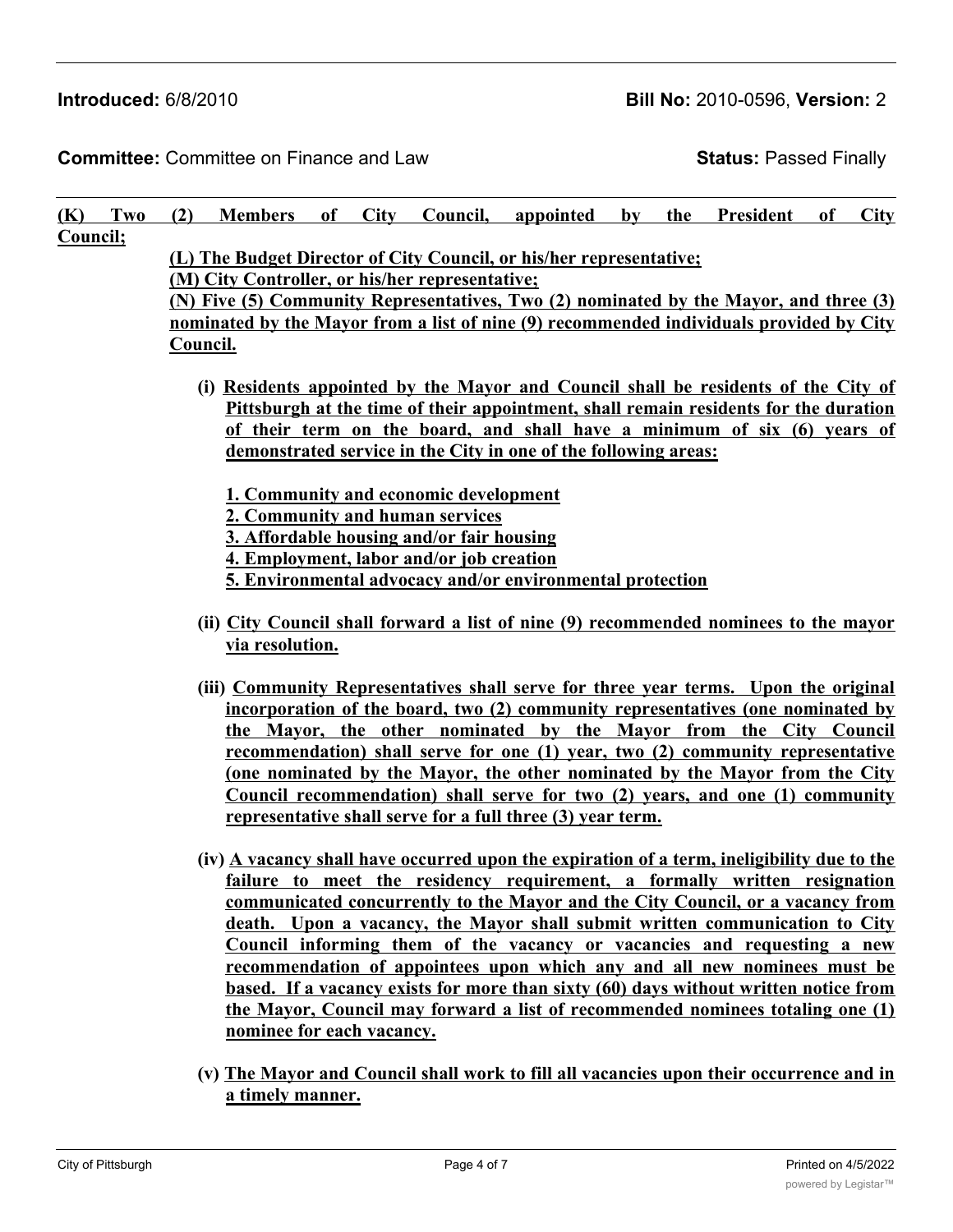**(9) All meetings, business, and written communication of the CPFC shall be subject to the** Sunshine Act of the State of Pennsylvania. All meetings of the CPFC shall be cablecast and open to the **public. All documents produced by the CPFC shall be made publicly available on the City's website within ten (10) days of their final publication.**

**(e)** *Capital Program Reconciliation Committee, the CPRC.* **A committee that shall act in an advisory capacity to the Mayor and City Council on matters relating to unexpended funds in the Capital Program.**

**(1) The CPRC shall prepare an annual reconciliation (the "annual reconciliation") of Capital Project accounts. The annual reconciliation shall be a written report and shall include:**

**(i) A complete list of all unexpended Capital Expenditures from previous capital budgets of at least three (3) years old or older with detailed information on account code numbers, grant numbers, account balances and project descriptions.**

**(ii) Project accounts, identified to be closed out and for what reason the identification has been made. An identification can only be made if it is agreed upon unanimously by the members of the CPRC.**

**(iii) A complete reconciliation of all unexpended Capital Expenditures against current bank balances.**

**(2) The completed annual reconciliation shall be delivered to City Council, the Mayor, and the Controller on or before the last Tuesday of the fifth month of each fiscal year. The CPRC shall communicate to each member of City Council any Capital Project accounts related to a Capital Project in the Councilmember's district that have been identified to be closed out on or before the last Tuesday of the fifth month of each fiscal year.**

**(3) If reconciliation results in a positive balance, funds shall be transferred to the capital budget reserve fund for reallocation in the succeeding year's capital budget.**

**(4) The Committee shall be comprised of three (3) voting members:**

**(A) The Director of Finance, or his/her representative; (B) The Budget Director of City Council, or his/her representative; (C) The Controller, or his/her representative.**

**(5) All documents produced by the CPRC shall be made publicly available on the City's website within ten (10) days of their final publication.**

**(6) The powers of the CPRC shall in no way supercede, override, or otherwise interfere with the budgetary authority vested in the Mayor or the City Council of the City of Pittsburgh.**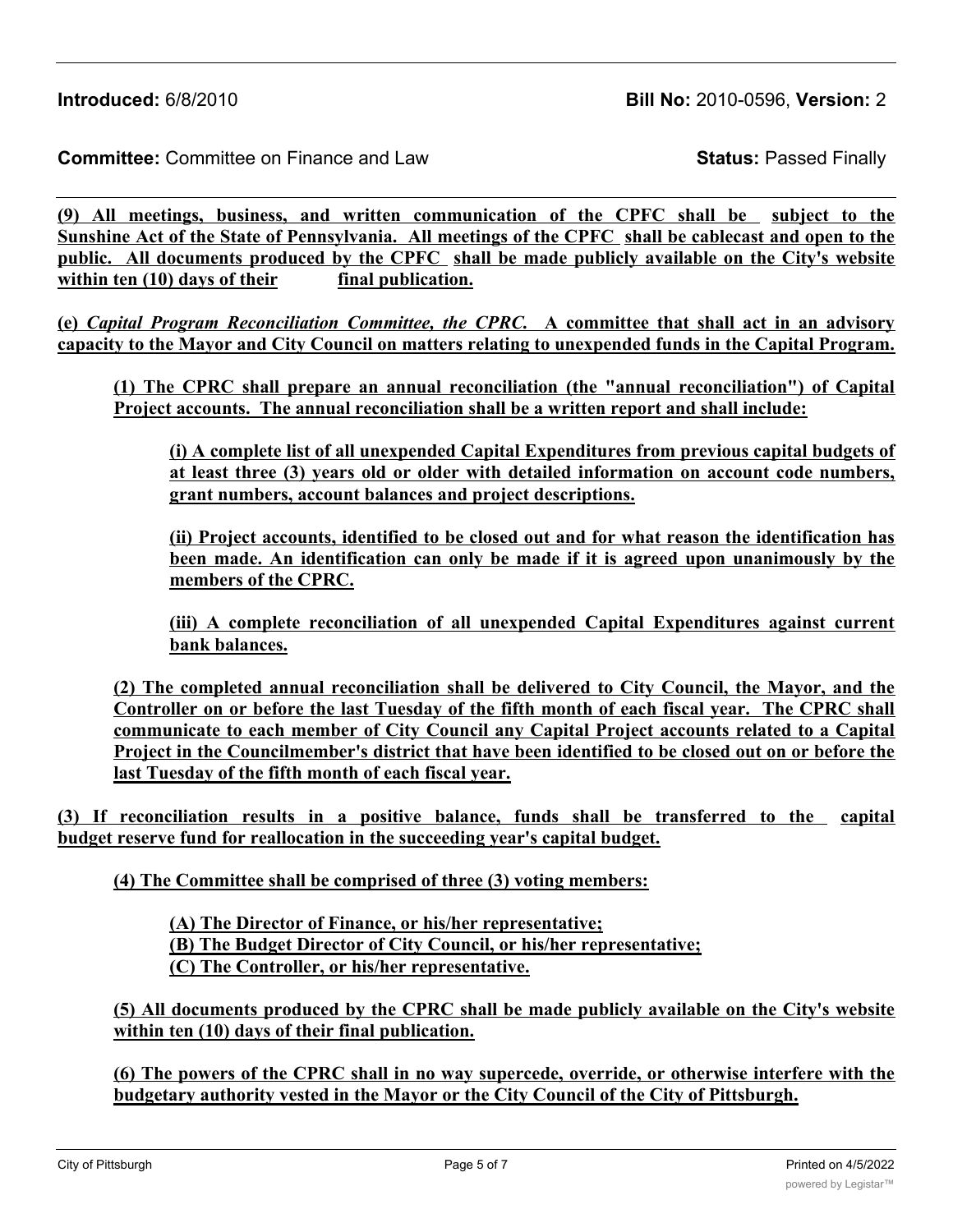(f) *Capital Project*. Any project funded by public monies, or proposed to be funded by public monies, to **build, restore, retain, or purchase any equipment, property, facilities, programs or other items, including buildings, park facilities, infrastructure, information technology systems, or other equipment, that is** funded on a necessarily non-repeating, or non-indefinite, basis and that is to be used as a public asset, or for the public benefit. Any and all funds used for a Capital Project shall be used in accordance with the **rules and regulations of the fund source.**

## **218.3 Timeline and Approval of Capital Program**

(a) In accordance with the time frame allowed in Article 5, Section 508 of the Home Rule Charter, the Mayor must submit the Capital Program to City Council on or before the last Tuesday of the sixth month of each fiscal year. A finalized version of The Capital Program shall also be submitted to City Council **concurrently with the Capital Budget.**

**218.4 Capital Program Facilitation Committee**

(a) The CPFC shall meet no less than four (4) times annually, at regular intervals. In the year of the passage of this ordinance, the Committee shall hold its first meeting not more than thirty (30) days after **the date of final passage of this ordinance.**

**218.5 Capital Program Reconciliation Committee**

**(a) The Capital Program Reconciliation Committee shall meet at least three (3) times annually and shall** hold its first meeting on or before the first day of the second month of each fiscal year. In the year of the passage of this ordinance, the Committee shall hold its first meeting not more than twenty one (21) days **after the date of final passage of this ordinance.**

**218.6 Capital Expenditures for related City of Pittsburgh agency, department or authority as well as any unrelated public body**

**(a) Capital Expenditures proposed on behalf of any related City of Pittsburgh agency, department or** authority as well as any unrelated public body shall be ineligible for consideration by City Council unless **they are submitted with the following information:**

**(1) A detailed, line-item budget proposal for all proposed Capital Expenditures related to this section. This information shall be communicated to City Council no later than the second Monday of the eleventh month of the City of Pittsburgh's fiscal year.**

**(2) A detailed, line-item account of all Capital Expenditures allocated to the related City of Pittsburgh agency, department, authority or unrelated public body in the most recently completed fiscal year that shall include a detailed account of expenditures, descriptions of the activities, programs, or projects on which the funds were expended, and any left over or unexpended funds from the allocation. This information shall be communicated to City Council no later than the**